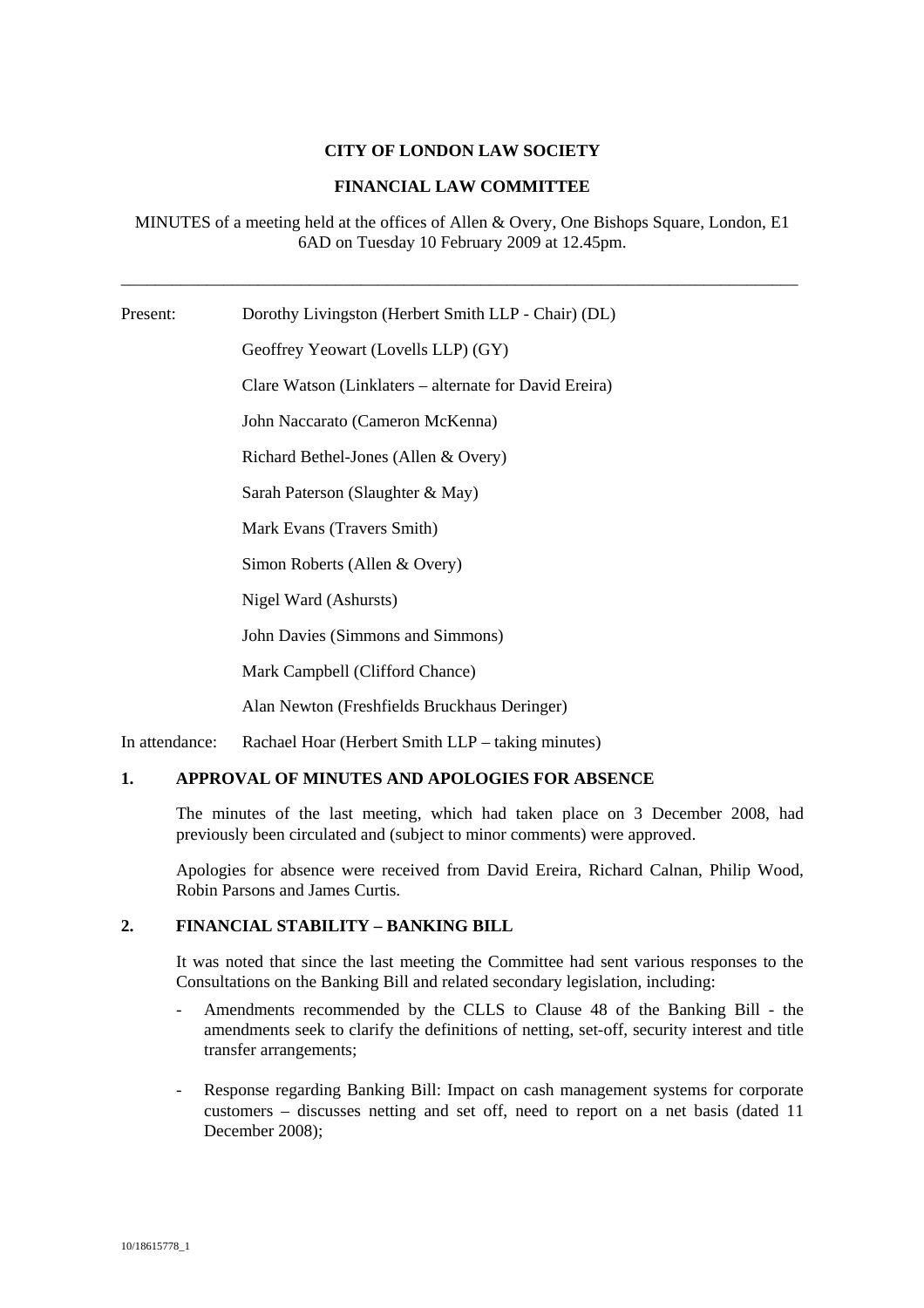- Response regarding the efficacy of planned subsidiary legislation relating to the Banking Bill (dated 22 December 2008);
- Comments regarding Clause 75 (the Henry VIII clause) (dated 22 December 2008);
- Joint Response of the CLLS Insolvency, Regulatory and Financial Law Committees on the Banking Bill regarding subsidiary legislation under the Banking Bill, with particular reference to the draft Order on the Restriction of Partial Transfers and the Draft Order on Third Party Compensation (dated 23 December 2008);
- Supplemental note on amendments recommended by the CLLS to Clause 48 of the Banking Bill - focuses on netting, set-off and title transfer collateral arrangements (and use of terms defined in the Financial Collateral Arrangements (No 2) Regulations 2003) (dated 15 January 2009).

Dorothy Livingston (with David Ereira as alternate) had participated in the Treasury Expert Liaison Group on the subsidiary legislation.

It was noted that industry bodies e.g. LIBA and the BBA had also been very active.

It was noted that the Bill was expected to receive royal assent later the same week and come into force on 20 February.

It was noted that there were still significant concerns with the latest drafting and the Committee is still actively commenting on the draft secondary regulations.

It was also noted that the Bill includes a power to amend the Financial Collateral Regulations.

Since the Bill now included a section on investment banks, a new sub-group of the Treasury Experts Liaison Group was being set up to consider issues when appropriate. David Ereira had agreed to participate.

Post meeting note: The Bill received royal assent on 12 February 2009 and came into force on 21 February 2009. It has been used in relation to Dunfermline Building Society.

# **3. AMENDMENTS TO PART 7 OF THE COMPANIES ACT 1989**

The Committee was reminded that a Summary of Responses to the consultation on Part 7 of the Companies Act and a draft of new Financial Markets and Insolvency Regulations had been issued by the Treasury in December 2008.

Post meeting note: the CLLS Working Party was inadvertently omitted from the circulation list for the revised draft of the Regulations and did not have a sufficient opportunity to review them. However, it is understood from the Treasury that the revised Regulations are very similar to the original draft Regulations on which the Working Party had commented, and that a full review of Part 7 is planned in due course. The final version of the Regulations was laid before Parliament on 3 April and will come into force on 15 June.

## **4. EXECUTION OF DOCUMENTS**

It was noted that in light of a recent case (R (on the application of (1) Mercury Tax Group Limited and (2) Darren Neil Masters) v (1) HMRC, (2) the Crown Court, (3) James Michael Preston and (4) David Cook [2008] EWHC 2721 (Admin)), a new joint working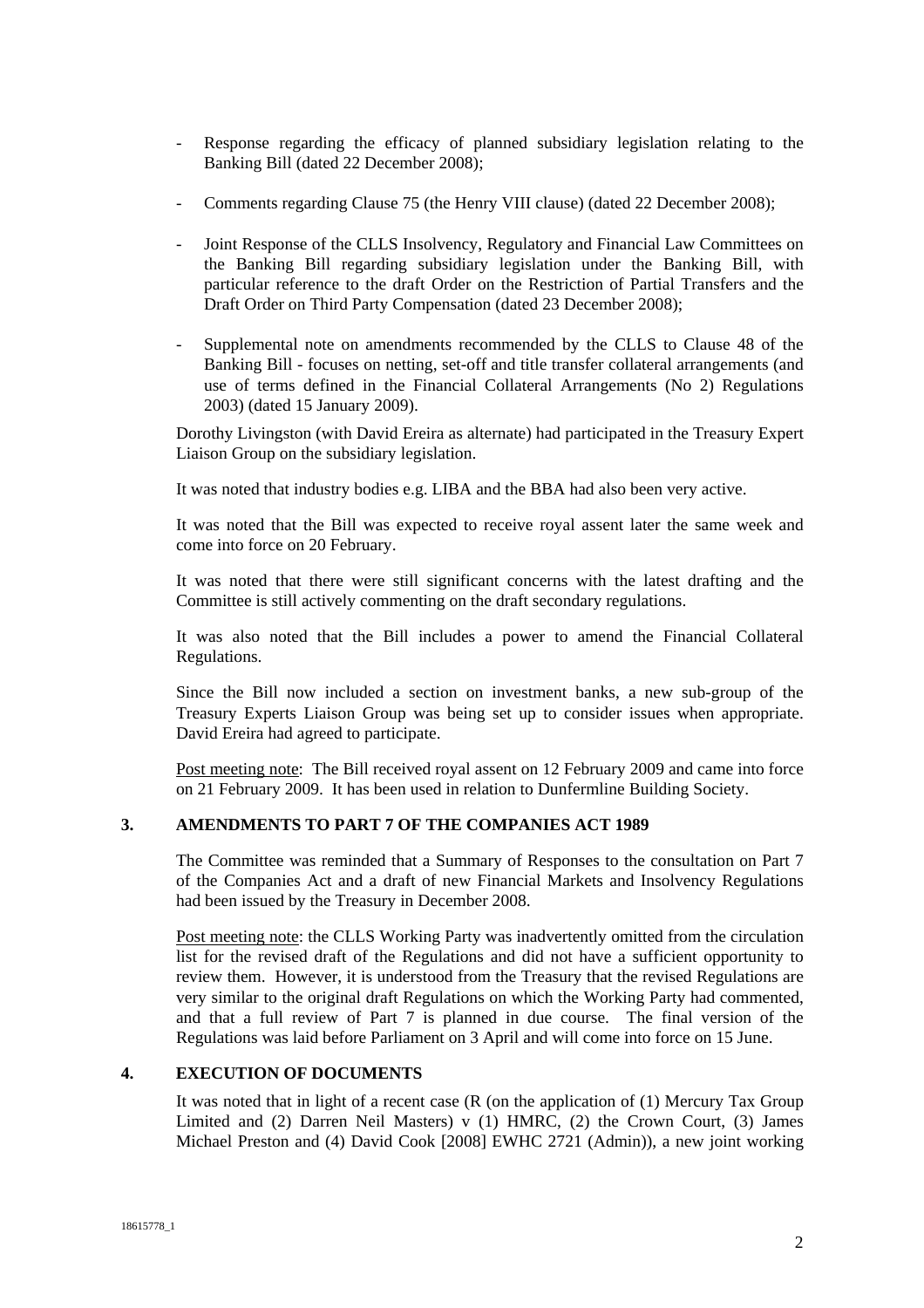party with the Law Society Company Law Committee and the CLLS Company Law Committee had recently been formed to consider legal and practical issues of execution of documents and completion mechanics.

The working party had met on 3 February 2009 after which a draft protocol had been circulated for comment to members of the working party.

DL agreed to forward the draft to the rest of the Committee for review, following which the Committee would no doubt comment.

Post meeting note: A joint working party of the Financial and Corporate Law CLLS committees had been formed to consider the impact of the Mercury case on execution of documents in virtual/electronic completions. The working party had instructed leading counsel about the case and had asked him to consider the draft guidance which the working party had prepared. A conference with counsel took place on 27 March and a fairly final form of the Guidance is with counsel for review.

### **5. SECURITISATIONS AND SUBORDINATION OF SWAP COUNTERPARTY**

John Davies drew attention to the Ballyrock litigation which was about to commence in the United States. The insolvency officers of Lehman were seeking to overturn a provision in the documentation for the transaction which provided that the swap counterparty would be subordinated in the event of termination of the swap where the swap counterparty was the defaulting or affected party. The documents were it seemed governed by US law.

#### **6. COMPANIES ACT 2006**

#### 6.1 Scottish Register of Floating Charges

Nothing to report (see September 2008 minutes for details). GY would aim to prepare a draft letter explaining the Committee's concerns as soon as time allows. DL was looking at European Law concerns.

### 6.2 Overseas Companies Regulations and charge registration

The Committee was reminded that a draft of the Overseas Company Regulations had been issued in June 2008, including the new charge registration regime for registered overseas companies.

The Committee had some concerns about the drafting of some of the new registration provisions e.g. those in relation to incorporeal and intangible assets governed by English law. DL agreed to prepare a draft paper to be sent to BERR to explain the Committee's views.

Post meeting note: this was overtaken by a consultation meeting at DBERR, attended by DL, RC, GY and JD and others including Roger Brown, BBA and Joanna Perkins FMLC. Although the Committee members and Joanna Perkins were strongly in favour of excluding intangibles from registration requirements immediately because their inclusion would be costly, would continue legal uncertainty and would be of little or no practical value, DBERR were reluctant to do this before changes to the UK regime occur in 2011. A further short consultation is now in progress, to which the committee is responding.